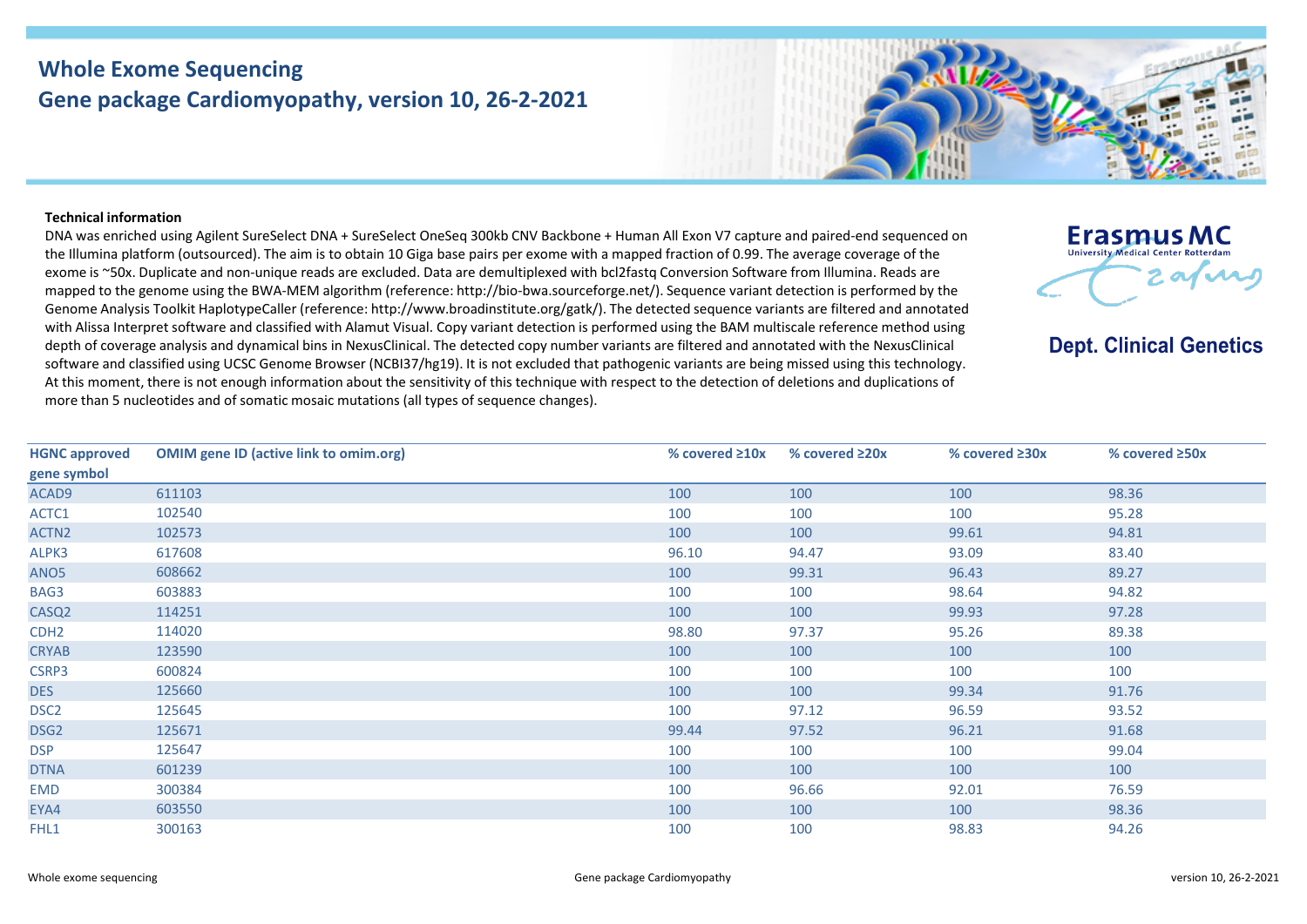| <b>HGNC approved</b> | <b>OMIM gene ID (active link to omim.org)</b> | % covered $\geq 10x$ | % covered ≥20x | % covered $\geq 30x$ | % covered ≥50x |
|----------------------|-----------------------------------------------|----------------------|----------------|----------------------|----------------|
| gene symbol          |                                               |                      |                |                      |                |
| FHOD3                | 609691                                        | 100                  | 98.93          | 96.35                | 88.12          |
| <b>FKTN</b>          | 607440                                        | 100                  | 100            | 99.39                | 91.81          |
| <b>FLNC</b>          | 102565                                        | 100                  | 99.99          | 99.23                | 94.11          |
| GATAD1               | 614518                                        | 100                  | 100            | 98.90                | 91.73          |
| <b>GLA</b>           | 300644                                        | 100                  | 100            | 99.72                | 95.09          |
| HCN4                 | 605206                                        | 100                  | 99.50          | 96.83                | 83.07          |
| <b>ILK</b>           | 602366                                        | 99.94                | 99.94          | 99.94                | 99.94          |
| JPH <sub>2</sub>     | 605267                                        | 100                  | 100            | 100                  | 100            |
| <b>JUP</b>           | 173325                                        | 100                  | 100            | 99.80                | 94.75          |
| KIF20A               | 605664                                        | 100                  | 100            | 100                  | 99.60          |
| LAMP2                | 309060                                        | 100                  | 99.96          | 94.83                | 71.09          |
| <b>LMNA</b>          | 150330                                        | 100                  | 100            | 96.42                | 75.25          |
| MIB1                 | 608677                                        | 100                  | 99.21          | 96.18                | 91.67          |
| MYBPC3               | 600958                                        | 100                  | 99.36          | 97.28                | 93.26          |
| MYH <sub>6</sub>     | 160710                                        | 100                  | 99.80          | 98.65                | 93.05          |
| MYH7                 | 160760                                        | 100                  | 100            | 99.37                | 93.53          |
| MYL <sub>2</sub>     | 160781                                        | 100                  | 100            | 100                  | 98.51          |
| MYL3                 | 160790                                        | 100                  | 100            | 100                  | 78.44          |
| MYLK2                | 606566                                        | 100                  | 100            | 100                  | 96.13          |
| MYOZ1                | 605603                                        | 100                  | 100            | 100                  | 96.44          |
| MYOZ2                | 605602                                        | 100                  | 100            | 99.33                | 93.83          |
| <b>MYPN</b>          | 608517                                        | 100                  | 100            | 99.49                | 95.01          |
| <b>NEBL</b>          | 605491                                        | 100                  | 100            | 100                  | 99.21          |
| <b>NEXN</b>          | 613121                                        | 100                  | 94.24          | 84.90                | 68.32          |
| <b>NKX2-5</b>        | 600584                                        | 100                  | 97.26          | 86.00                | 31.85          |
| PDLIM3               | 605889                                        | 100                  | 100            | 100                  | 99.59          |
| PKP <sub>2</sub>     | 602861                                        | 100                  | 99.37          | 94.77                | 90.56          |
| <b>PLN</b>           | 172405                                        | 100                  | 100            | 100                  | 98.86          |
| PPA <sub>2</sub>     | 609988                                        | 100                  | 93.63          | 82.13                | 64.78          |
| <b>PPCS</b>          | 609853                                        | 100                  | 100            | 97.63                | 85.20          |
| PPP1R13L             | 607463                                        | 100                  | 94.22          | 81.13                | 63.12          |
| PRDM16               | 605557                                        | 100                  | 98.39          | 96.28                | 90.31          |
| PRKAG2               | 602743                                        | 97.51                | 97.11          | 92.70                | 84.41          |
| PTPN11               | 176876                                        | 98.37                | 98.37          | 98.37                | 98.28          |
| RAF1                 | 164760                                        | 100                  | 100            | 97.97                | 93.07          |
| <b>RBM20</b>         | 613171                                        | 100                  | 100            | 99.18                | 90.03          |
| RYR <sub>2</sub>     | 180902                                        | 100                  | 99.37          | 97.91                | 94.91          |
| SCN5A                | 600163                                        | 100                  | 99.89          | 99.07                | 95.89          |
| <b>SGCD</b>          | 601411                                        | 100                  | 100            | 100                  | 92.68          |
| SOS1                 | 182530                                        | 100                  | 97.71          | 97.35                | 91.97          |